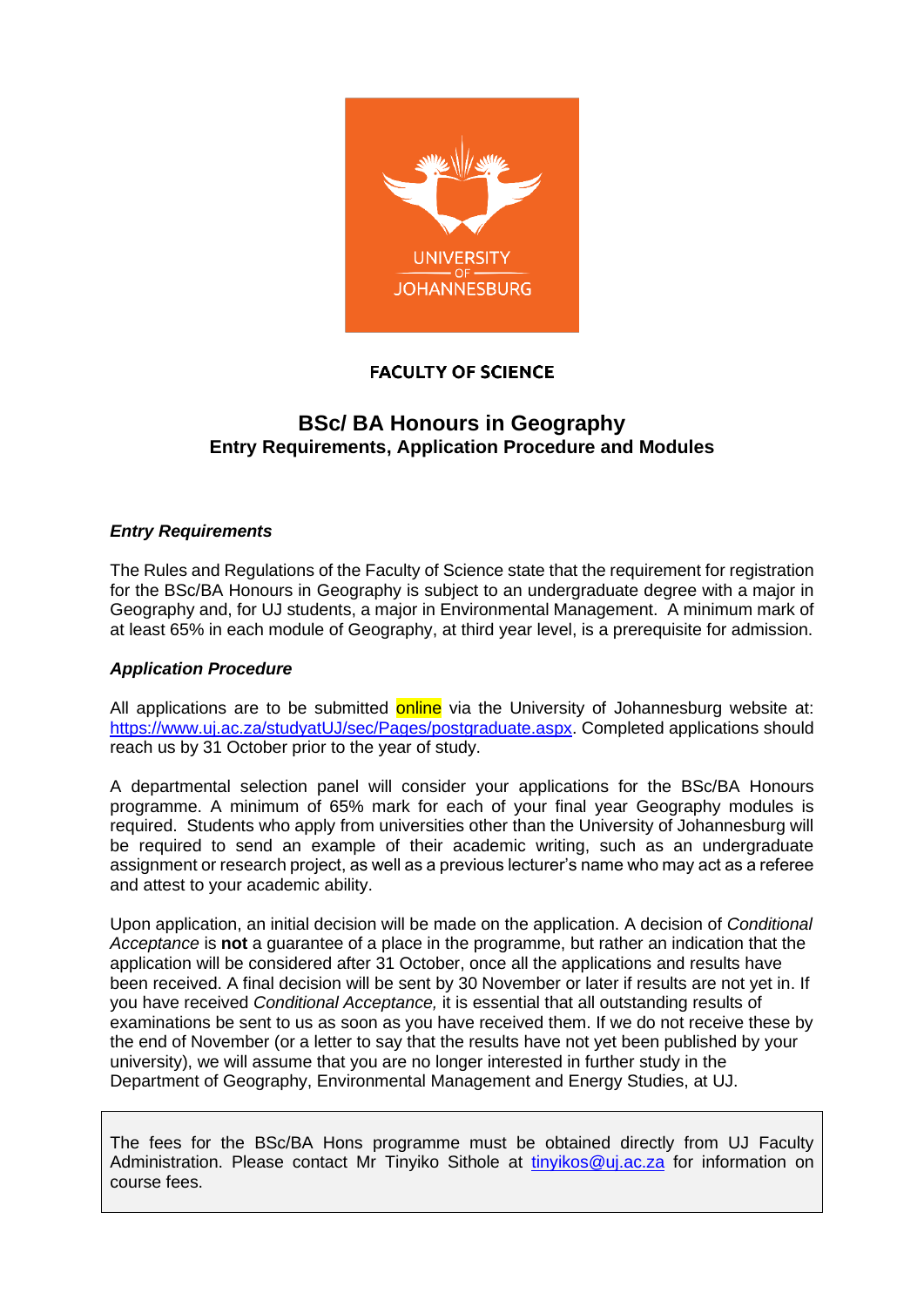#### *Full-time*

The Geography Honours programme is ONLY offered as a full-time degree. Only applicants who are not employed and are available to work on their studies full-time will be accepted. Lecture times are not scheduled to suit working students.

Full-time students are expected to allocate 40 hours per week to their studies. We expect our Honours students to work in the Honours room for a substantial time each week. Each Honours student has a computer they can work on in that room and there are many opportunities for Honours students to work in the GEMES department as Tutors and Practical Demonstrators ('Demmies')

For further enquiries, please contact:

Mrs Liz Block Geography Honours course coordinator E-Mail: eblock@uj.ac.za Tel: 074 1104050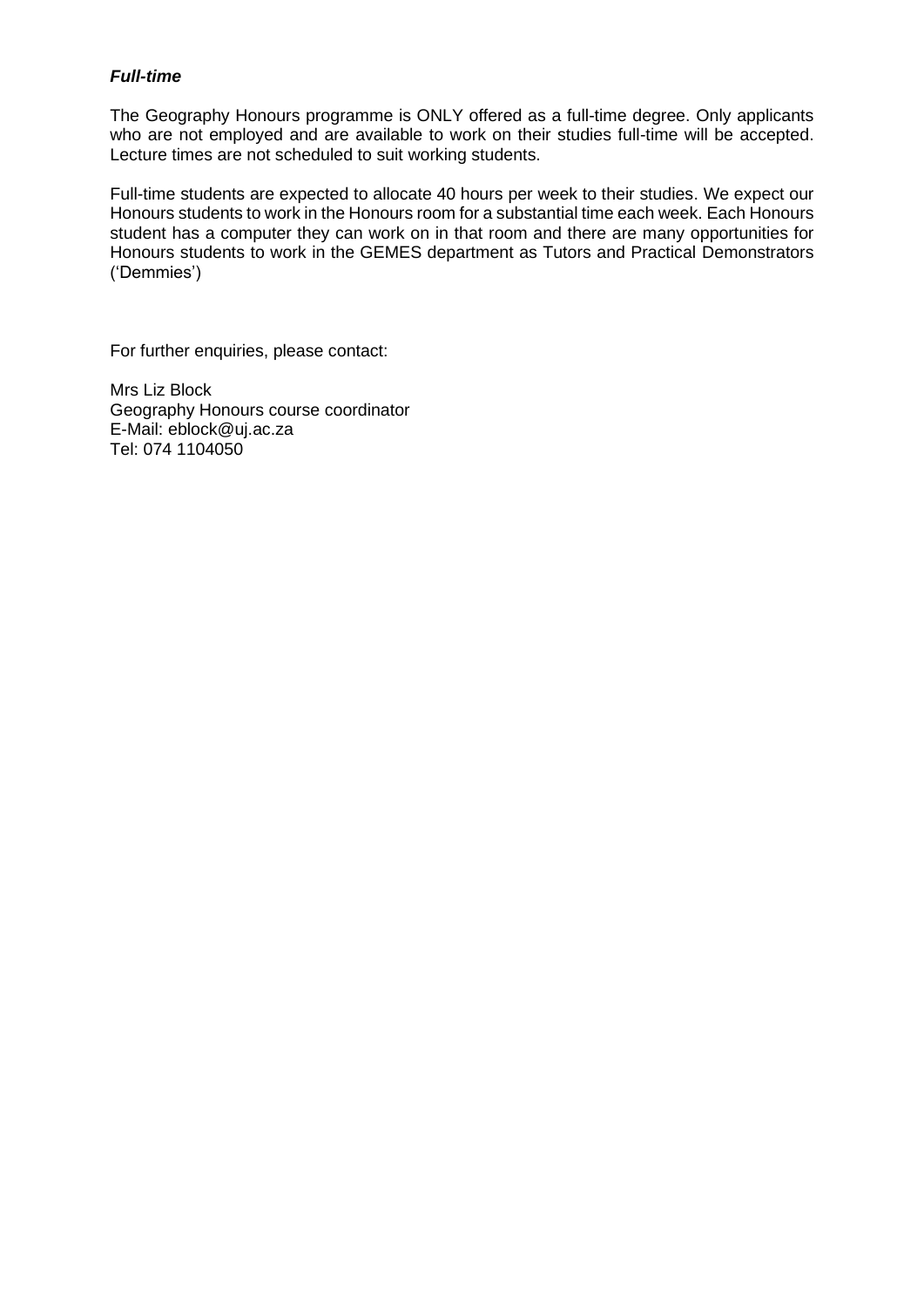# **OVERVIEW OF COURSE AND MODULES**

### **BSc HONOURS and BA HONOURS IN GEOGRAPHY**

#### **The Honours programme consists of FIVE (5) modules. BSc Honours and BA Honours students attend the same lectures per module and research presentations.**

For admission to the honours course, a Baccalaureus (Bachelors) degree with Geography as one major with a  $3<sup>rd</sup>$  year pass mark of at least 65% is required. *Students who did not get 65% for Geography in their 3rd year will not be considered for admission.* Admission to the honours programme is approved by the Head of Department in consultation with all academic staff members. Please note that 65% for Geography is a minimum requirement, but that mark does not guarentee acceptance. Further screeing may be done depending on the number of students who apply and departmental capacity.. (UJ Environmental Management students who obtained 65% for Environmental Management will also be considered for an honours degree in Geography.)

Five semester modules are required for the Honours degree of which GGR0037 (Philosophy & Research Methodology) and GGR0077 (Research Project) are compulsory. Each theory module counts 24 credits, and the Research module counts 30 credits. Each module will be examined at the end of the semester of presentation.

This programme is ONLY presented on a *full time* basis (one year of study). It is expected of all honours students to spend a considerable amount of time in the department during the week.

Semester modules to be presented in a particular year of study are determined annually. In exceptional instances one approved semester module from an Honours degree other than Geography, may also be followed in the Faculties of Science or Humanities.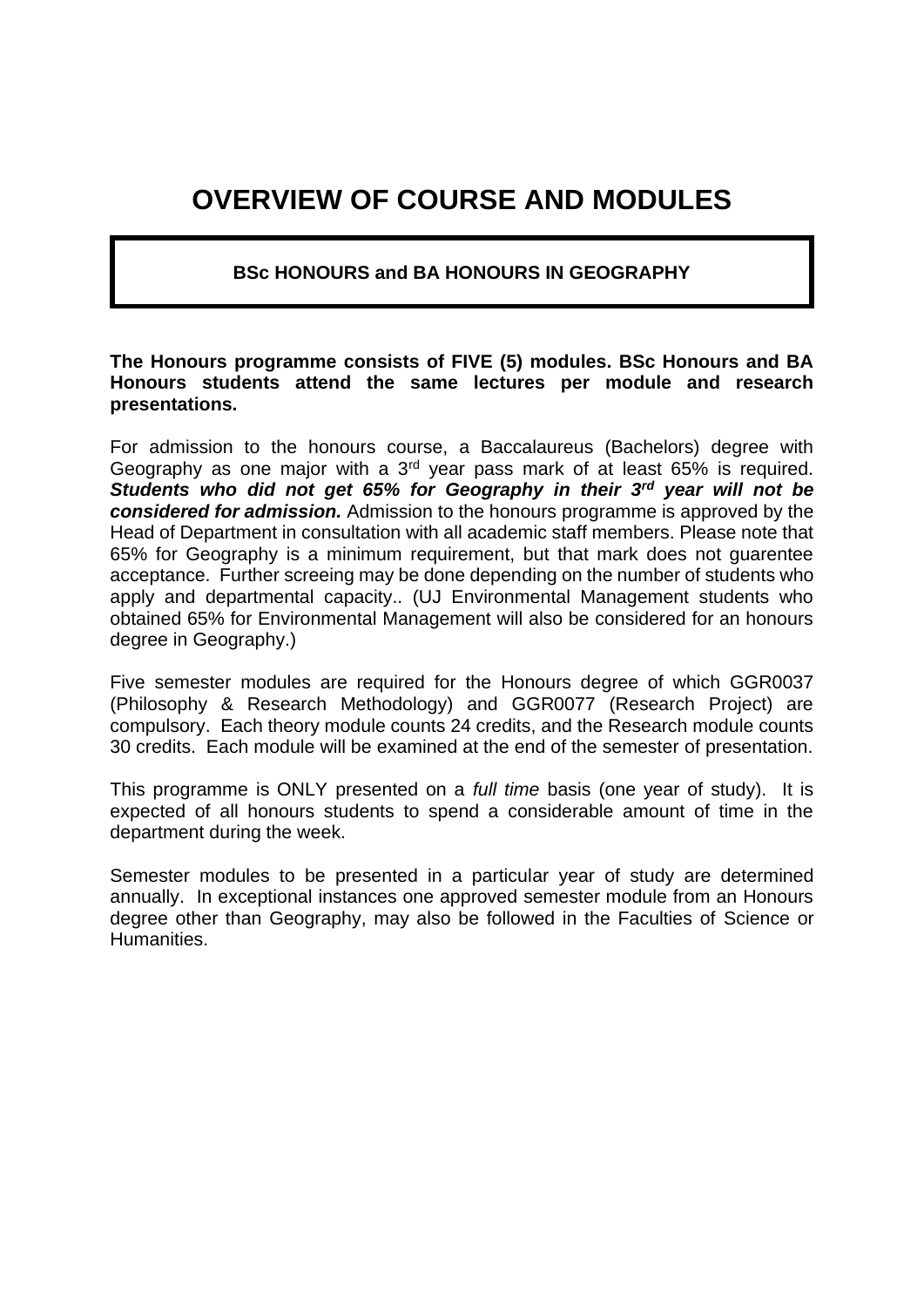## **COURSE OUTLINE**

## **THE FOLLOWING TWO (2) MODULES ARE COMPULSORY:**

| <b>Module</b>        | <b>Philosophy and Research Methodology</b>                                                                                                                                                                                                                                                                                                                                                                                                                                                                                                                                                                                                                                                                                                                                                                                                                                                                                                                                                                                                                                                                                   |
|----------------------|------------------------------------------------------------------------------------------------------------------------------------------------------------------------------------------------------------------------------------------------------------------------------------------------------------------------------------------------------------------------------------------------------------------------------------------------------------------------------------------------------------------------------------------------------------------------------------------------------------------------------------------------------------------------------------------------------------------------------------------------------------------------------------------------------------------------------------------------------------------------------------------------------------------------------------------------------------------------------------------------------------------------------------------------------------------------------------------------------------------------------|
| GGR0037              | (COMPULSORY MODULE)                                                                                                                                                                                                                                                                                                                                                                                                                                                                                                                                                                                                                                                                                                                                                                                                                                                                                                                                                                                                                                                                                                          |
| <b>GGR8X37</b>       |                                                                                                                                                                                                                                                                                                                                                                                                                                                                                                                                                                                                                                                                                                                                                                                                                                                                                                                                                                                                                                                                                                                              |
| <b>NQF Level</b>     | 8                                                                                                                                                                                                                                                                                                                                                                                                                                                                                                                                                                                                                                                                                                                                                                                                                                                                                                                                                                                                                                                                                                                            |
| <b>Credits</b>       | 24                                                                                                                                                                                                                                                                                                                                                                                                                                                                                                                                                                                                                                                                                                                                                                                                                                                                                                                                                                                                                                                                                                                           |
| Term of              | 1 and $2$                                                                                                                                                                                                                                                                                                                                                                                                                                                                                                                                                                                                                                                                                                                                                                                                                                                                                                                                                                                                                                                                                                                    |
| <b>Presentation</b>  |                                                                                                                                                                                                                                                                                                                                                                                                                                                                                                                                                                                                                                                                                                                                                                                                                                                                                                                                                                                                                                                                                                                              |
| <b>Prerequisites</b> | Bachelor's degree with Geography as a major subject.                                                                                                                                                                                                                                                                                                                                                                                                                                                                                                                                                                                                                                                                                                                                                                                                                                                                                                                                                                                                                                                                         |
| <b>Purpose</b>       | This module is a key, compulsory module for Geography Honours<br>which examines the history of the discipline, the perspectives that<br>have dominated it at different points and takes cognisance of the<br>philosophy and ideology which underlies each school of thought.<br>It is a core module of Geography Honours because a student at<br>this level of study needs to have a firm grasp of their discipline and<br>the methodologies and perspectives associated with it, as well as<br>an ability to critique the different approaches to research. In<br>addition, it is vital that they are aware of various methodologies<br>available to them and have a firm grasp of the process of objective<br>scientific research and rational argument. Thus, this module will<br>instruct the student, firstly, in the philosophy underlying the<br>development of Geography as a science, allowing them to situate<br>their own research in a theoretical framework, and secondly, in the<br>research methodologies in Geography to prepare him/her to<br>embark on his/her own spatial research process independently. |

| <b>Module</b>        | <b>Research Project</b>                                               |
|----------------------|-----------------------------------------------------------------------|
| GGR0077              | (COMPULSORY MODULE)                                                   |
| <b>GGR8X77</b>       |                                                                       |
| <b>NQF Level</b>     | 8                                                                     |
| <b>Credits</b>       | 30                                                                    |
| Term of              | 1, 2, 3 and 4                                                         |
| <b>Presentation</b>  |                                                                       |
| <b>Prerequisites</b> | Bachelor's degree with Geography as a major subject.                  |
| <b>Purpose</b>       | To acquaint students with the principles of research, to guide them   |
|                      | in the execution of a full-scale data collection and analysis as well |
|                      | as to develop their skills in writing and in the exposition of the    |
|                      | conclusions of their research.                                        |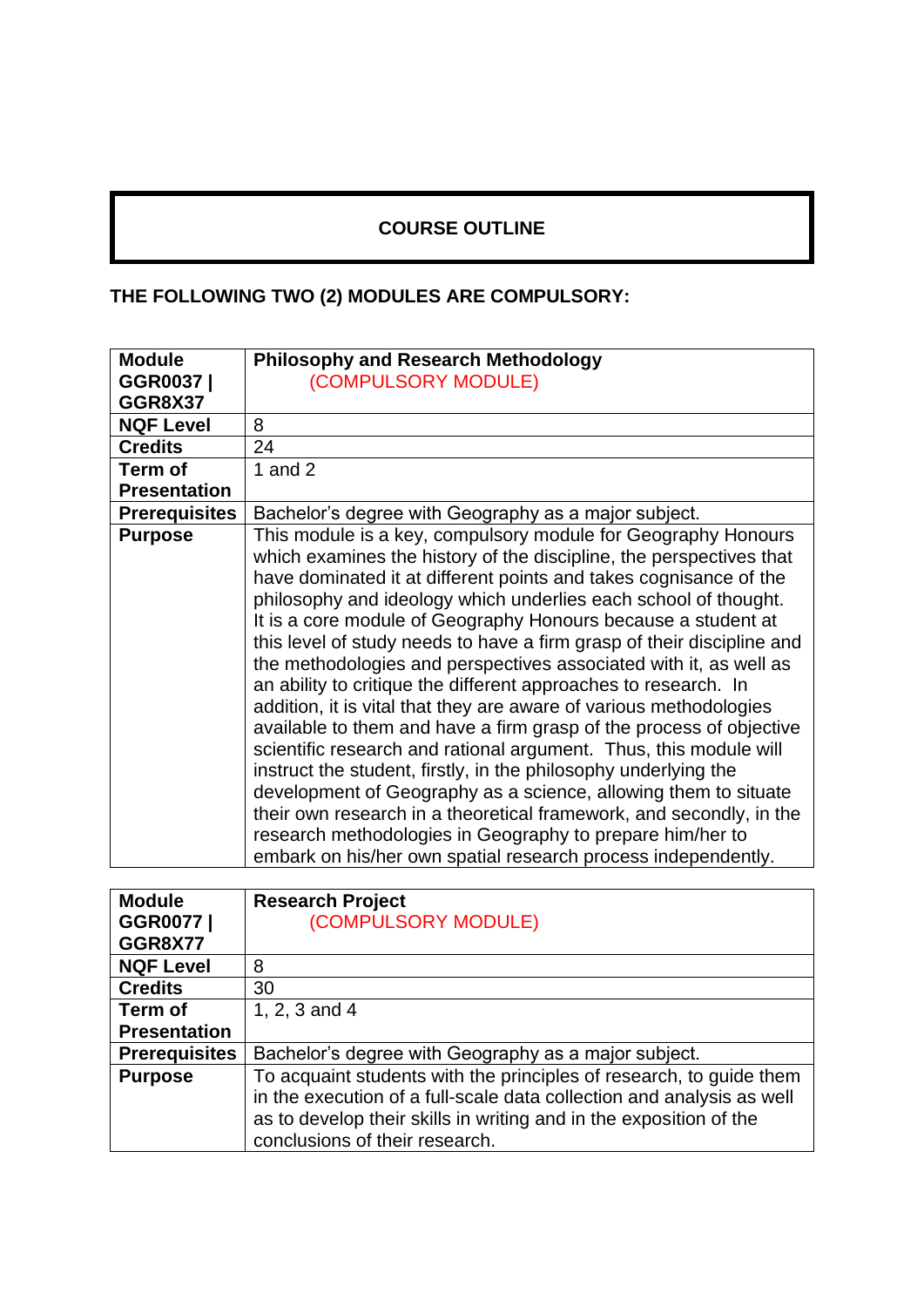## **THREE (3) MODULES ARE CHOSEN FROM THE FOLLOWING LISTED MODULES:**

| <b>Module</b>        | <b>Ethics, Justice and the South African Environment</b>            |
|----------------------|---------------------------------------------------------------------|
| <b>GGR8X17</b>       |                                                                     |
| <b>NQF Level</b>     | 8                                                                   |
| <b>Credits</b>       | 24                                                                  |
| Term of              | $3$ and $4$                                                         |
| <b>Presentation</b>  |                                                                     |
| <b>Prerequisites</b> | Bachelor's degree with Geography as a major subject.                |
| <b>Purpose</b>       | This module aims to engage with Environmentalism and                |
|                      | Environmental Management on a theoretical, ideological and          |
|                      | ethical level, in the context of the South African environment. The |
|                      | aim of including this module in the Geography Honours               |
|                      | programme is to increase the depth of understanding of the          |
|                      | localized and situated nature of the environmental knowledge base   |
|                      | and to interrogate the contesting perspectives and completing       |
|                      | interests imbedded in the South African environment.                |
|                      | Environmental ethics and values are debated with an aim to          |
|                      | question and learn to justify ones individual environmental         |
|                      | perspective, while expanding an awareness of the power relations    |
|                      | and environmental justice issues surrounding the debates.           |

| <b>Module</b>        | Geomorphology                                                                                                                                                                                                                                                                                                                           |
|----------------------|-----------------------------------------------------------------------------------------------------------------------------------------------------------------------------------------------------------------------------------------------------------------------------------------------------------------------------------------|
| <b>GGR8X47</b>       |                                                                                                                                                                                                                                                                                                                                         |
| <b>NQF Level</b>     | 8                                                                                                                                                                                                                                                                                                                                       |
| <b>Credits</b>       | 24                                                                                                                                                                                                                                                                                                                                      |
| Term of              | 1 and $2$                                                                                                                                                                                                                                                                                                                               |
| <b>Presentation</b>  |                                                                                                                                                                                                                                                                                                                                         |
| <b>Prerequisites</b> | Bachelor's degree with Geography as a major subject.                                                                                                                                                                                                                                                                                    |
| <b>Purpose</b>       | To instruct the student on an advanced level in the physical<br>processes and patterns of geomorphic systems which form an<br>integral part of the Biosphere in which all life on Earth function, by<br>means of detailed study of rock weathering, gravitational, fluvial,<br>coastal, and Aeolian erosion and depositional processes. |

| <b>Module</b><br><b>GGR8X57</b><br>S2GISQ<br>(cert) | <b>Geo-Informatics I: Geographic Information Systems</b>                                            |
|-----------------------------------------------------|-----------------------------------------------------------------------------------------------------|
| <b>NQF Level</b>                                    | 8                                                                                                   |
| <b>Credits</b>                                      | 24                                                                                                  |
| Term of                                             | 1 and $2$                                                                                           |
| <b>Presentation</b>                                 |                                                                                                     |
| <b>Prerequisites</b>                                | Bachelor's degree with Geography as a major subject, or related<br>spatial field of specialisation. |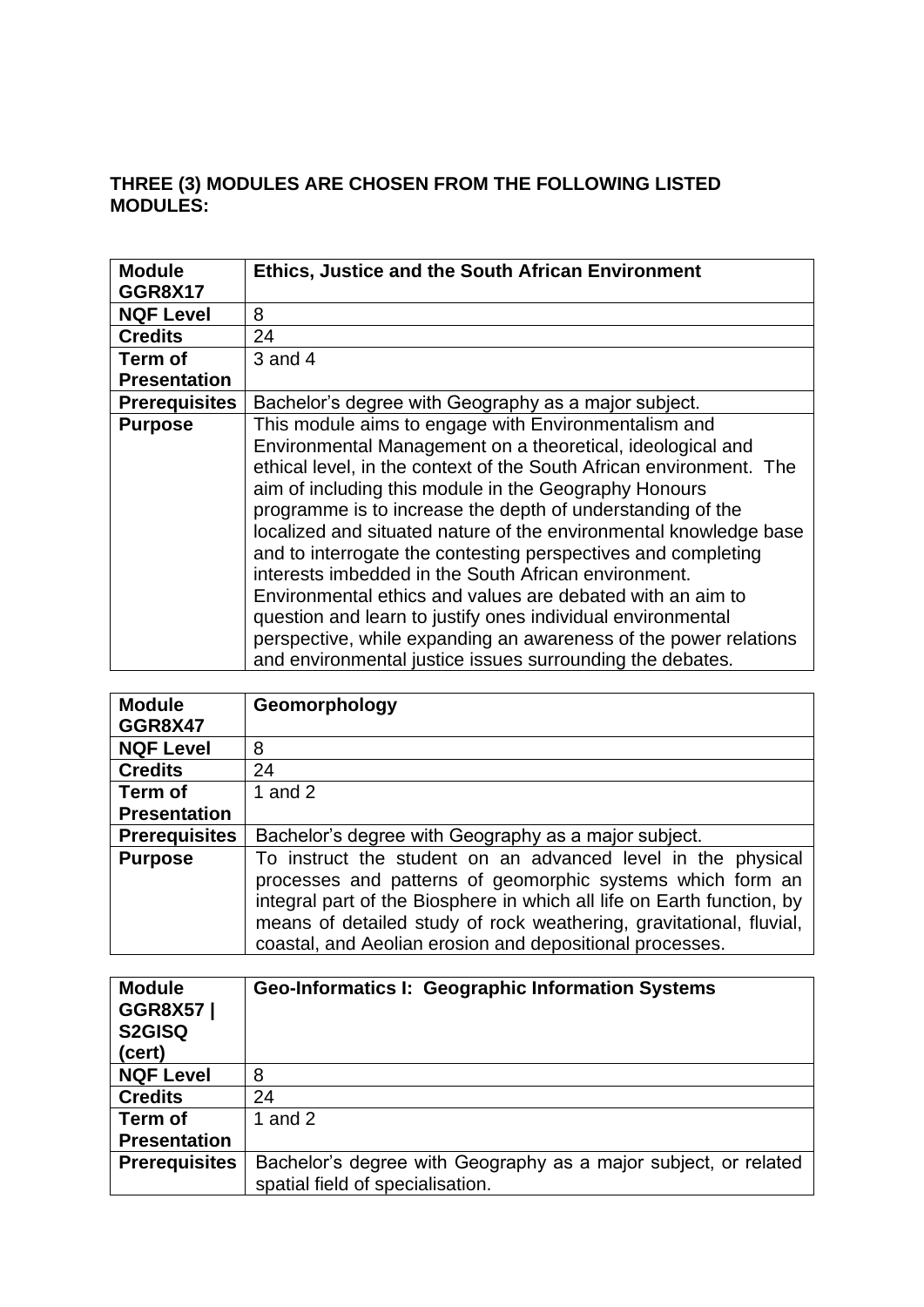| <b>Purpose</b> | To enable the student to study the theory and practice of        |
|----------------|------------------------------------------------------------------|
|                | Geographical Information Systems (GISs), and to expose him / her |
|                | to GIS, GIS-concepts and GIS-software.                           |

| <b>Module</b>        | <b>Geo-Informatics II: Remote Sensing</b>                                                                                                                                                                                                           |
|----------------------|-----------------------------------------------------------------------------------------------------------------------------------------------------------------------------------------------------------------------------------------------------|
| GGR8X67              |                                                                                                                                                                                                                                                     |
| <b>NQF Level</b>     | 8                                                                                                                                                                                                                                                   |
| <b>Credits</b>       | 24                                                                                                                                                                                                                                                  |
| Term of              | $3$ and $4$                                                                                                                                                                                                                                         |
| <b>Presentation</b>  |                                                                                                                                                                                                                                                     |
| <b>Prerequisites</b> | Bachelor's degree with Geography as a major subject, or related<br>spatial field of specialisation. Average pass of not less than 65%.                                                                                                              |
| <b>Purpose</b>       | To instruct the student in the use of RS data as a source of spatial<br>data for research purposes by emphasising the methods of<br>obtaining the data, as well as image processing and classification<br>techniques to acquire usable information. |

| <b>Module</b>        | <b>Strategic Environmental Planning</b>                                |
|----------------------|------------------------------------------------------------------------|
| GGR8X87              |                                                                        |
| <b>NQF Level</b>     | 8                                                                      |
| <b>Credits</b>       | 24                                                                     |
| Term of              | 1 and $2$                                                              |
| <b>Presentation</b>  |                                                                        |
| <b>Prerequisites</b> | A Bachelor's degree with Geography as a major subject.                 |
| <b>Purpose</b>       | To familiarise students with the principles of strategic environmental |
|                      | planning within the context of sustainability assurance in             |
|                      | development policy planning and programme developments in              |
|                      | South Africa. Special attention is also provided to the concept of     |
|                      | regional sustainability (or lack thereof) within some of the large-    |
|                      | scale development plans and programmes in South Africa. As a           |
|                      | numerous case studies are drawn for assessing<br>result.               |
|                      | development opportunities, contradictions and mismatches               |
|                      | between spatial development policy and practice. The ultimate aim      |
|                      | of the module is to provide knowledge competence about the             |
|                      | strategic management of environmental resources in regions so that     |
|                      | effective sustainable development can occur.                           |

| <b>Module</b>        | <b>Urban Geography (Sustainable Cities)</b>                         |
|----------------------|---------------------------------------------------------------------|
| <b>GGR8X97</b>       |                                                                     |
| <b>NQF Level</b>     | 8                                                                   |
| <b>Credits</b>       | 24                                                                  |
| Term of              | $3$ and $4$                                                         |
| <b>Presentation</b>  |                                                                     |
| <b>Prerequisites</b> | A Bachelor's degree with Geography as a major subject.              |
| <b>Purpose</b>       | <b>Purpose:</b>                                                     |
|                      | An advanced study on selected issues of sustainability in cities of |
|                      | the global South with particular emphasis on Southern Africa.       |
|                      | Themes that will be explored include: economic informality in the   |